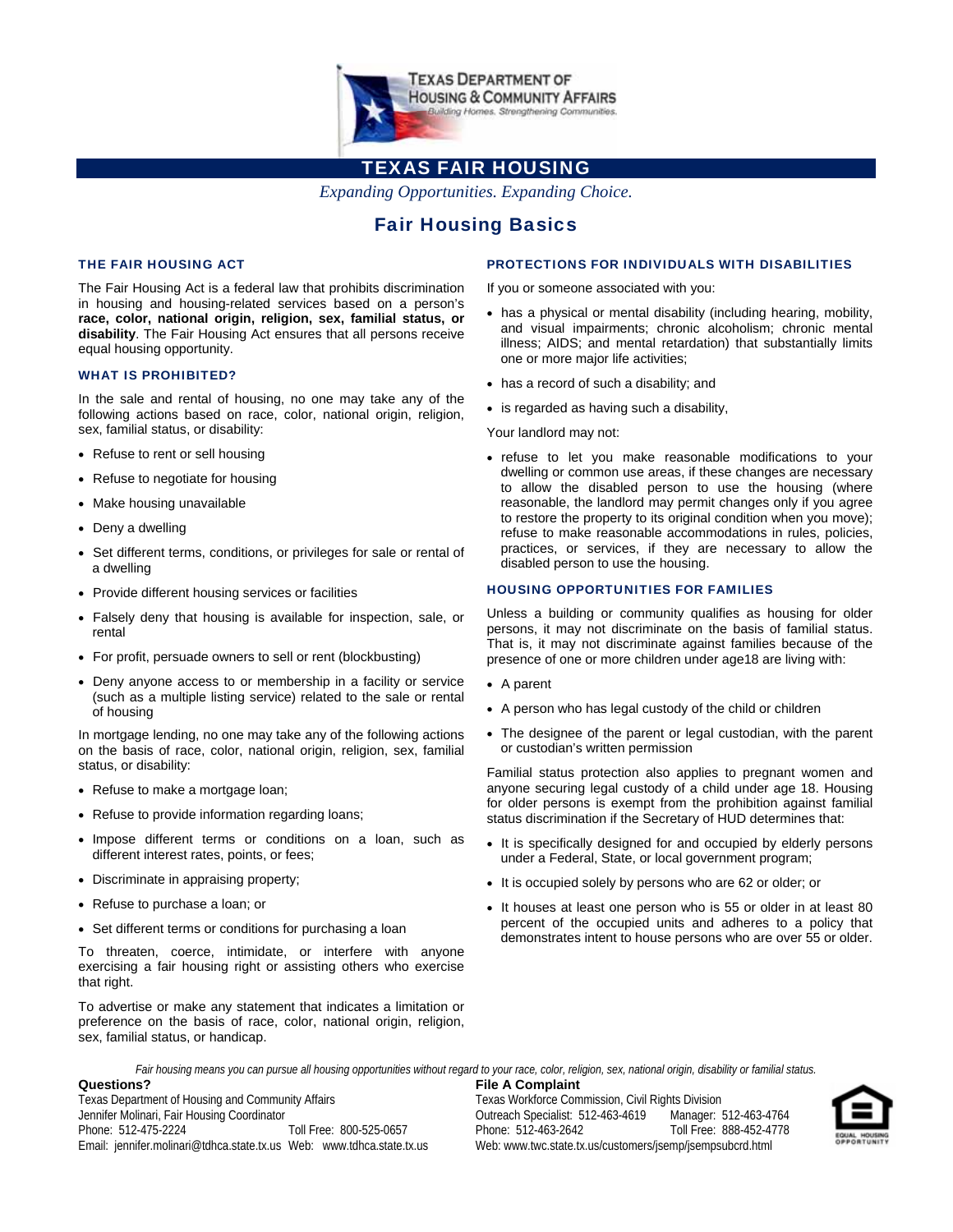

*Expanding Opportunities. Expanding Choice.* 

# File a Complaint

## THE FAIR HOUSING ACT

The Fair Housing Act is a federal law that prohibits discrimination in housing and housing-related services based on a person's **race, color, national origin, religion, sex, familial status, or disability**. The Fair Housing Act ensures that all persons receive equal housing opportunity.

#### IF YOU THINK YOUR RIGHTS HAVE BEEN VIOLATED

There are several ways to file a complaint. You can file a complaint directly with HUD via mail, email, or telephone. You can also file a complaint with the Texas Workforce Commission Civil Rights Division (TWCCRD). All complaints that are suspected to violate the state and federal Fair Housing Acts will be automatically co-filed with the Department of Housing and Urban Development (HUD). It is not necessary to file both a federal and a state complaint. You have one year after an alleged violation to file a complaint but you should file it as soon as possible.

#### WHAT TO TELL TWCCRD?

- Your name and address
- The name and address of the person your complaint is against (the Respondent)
- The address or other identification of the housing involved
- A short description of the alleged violation (the event that caused you to believe your rights were violated)
- The date(s) of the alleged violation

## WHAT HAPPENS WHEN YOU FILE A COMPLAINT?

TWCCRD will notify you when it receives your complaint. TWCCRD will also:

- Notify the alleged violator of your complaint and permit that person to submit a response
- Investigate your complaint and determine whether there is reasonable cause to believe the law had been violated

## WHAT HAPPENS AFTER A COMPLAINT INVESTIGATION?

If, after investigating your complaint, the TWCCRD finds reasonable cause to believe that discrimination occurred, it will inform you. Additionally your complaint will be referred to the TWCCRD's office of General Counsel for additional action(s).

If, after investigating your complaint, the TWCCRD finds no reasonable cause to believe the law had been violated you will be notified in writing. Additionally, you will be informed of your right to file suit at your expense, in Federal or State District Court within two years of the alleged violation.

## CONCILIATION

The TWCCRD will try to reach an agreement with the person your complaint is against (the Respondent). A conciliation agreement must protect both you and the public interest. If an agreement is signed the TWCCRD will take no further action on your complaint unless the TWCCRD has reasonable cause to believe that the conciliation agreement has been breached. The TWCCRD may then recommend that the Texas Attorney General file suit.

### WHERE TO WRITE OR CALL?

Send a letter to the TWCCRD at:

Texas Workforce Commission Civil Rights Division 1117 Trinity Street, Rm. 144-T Austin, Texas 78701

Phone: 512-463-2642

Call Toll Free: 888-452-4778

# IF YOU ARE DISABLED

TWCCRD also provides:

- A TTY phone for the deaf/hearing impaired users:
- 512-371-7473
- Assistance in reading and completing forms

*Fair housing means you can pursue all housing opportunities without regard to your race, color, religion, sex, national origin, disability or familial status.*

#### **Questions? File A Complaint** Texas Department of Housing and Community Affairs Jennifer Molinari, Fair Housing Coordinator Phone: 512-475-2224 Toll Free: 800-525-0657 Email: jennifer.molinari@tdhca.state.tx.us Web: www.tdhca.state.tx.us

Texas Workforce Commission, Civil Rights Division Outreach Specialist: 512-463-4619 Manager: 512-463-4764 Phone: 512-463-2642 Toll Free: 888-452-4778 Web: www.twc.state.tx.us/customers/jsemp/jsempsubcrd.html

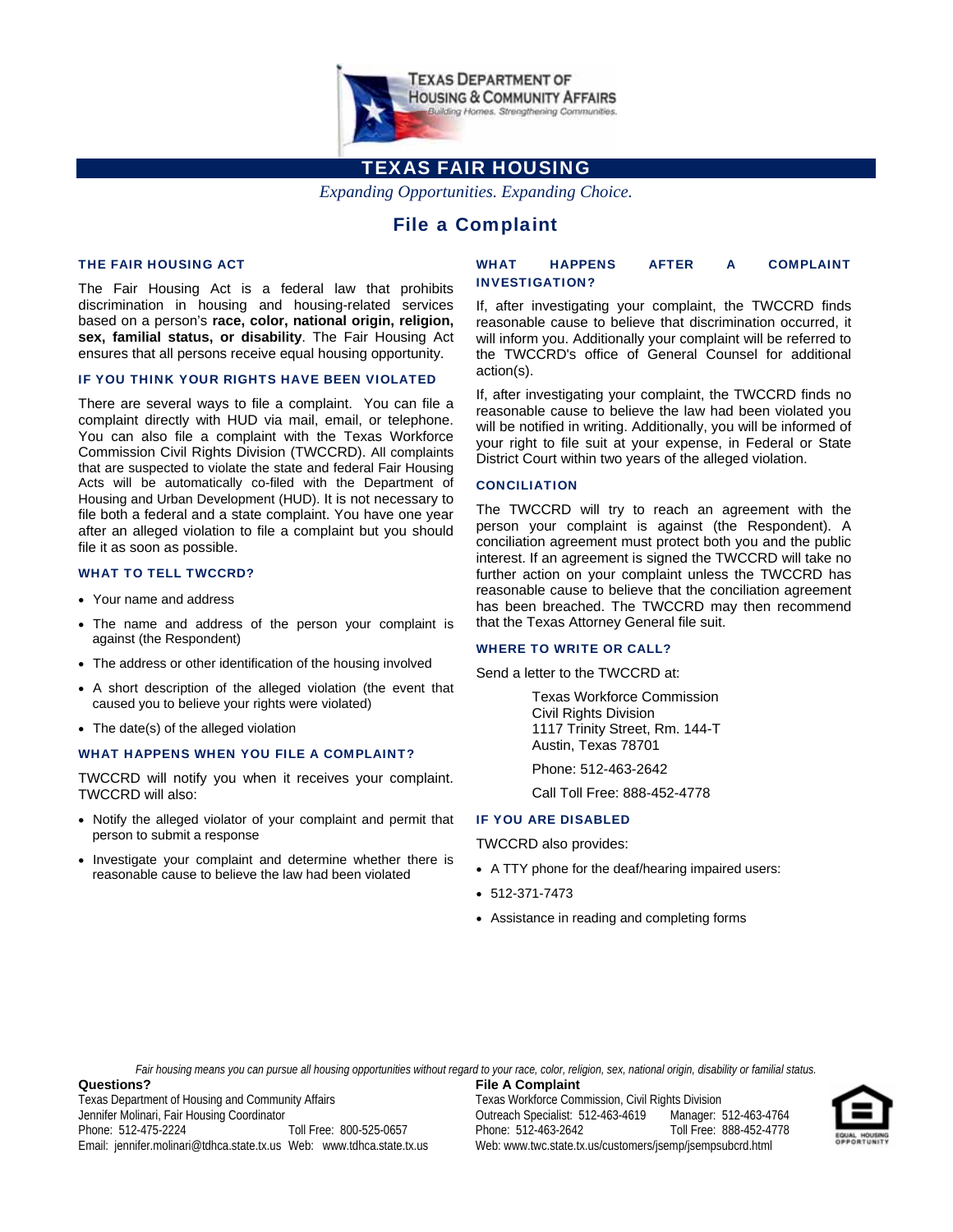

*Expanding Opportunities. Expanding Choice.* 

# Protected Classes: Disability Rights in Housing

#### THE FAIR HOUSING ACT

The Fair Housing Act is a federal law that prohibits discrimination in housing and housing-related services based on a person's **race, color, national origin, religion, sex, familial status, or disability**. The Fair Housing Act ensures that all persons receive equal housing opportunity.

#### DEFINITION OF DISABILITY

Federal laws define a person with a disability as "Any person who has a physical or mental impairment that substantially limits one or more major life activities; has a record of such impairment; or is regarded as having such an impairment."

In general, a physical or mental impairment includes hearing, mobility and visual impairments, chronic alcoholism, chronic mental illness, AIDS, AIDS Related Complex, and mental retardation that substantially limits one or more major life activities. Major life activities include walking, talking, hearing, seeing, breathing, learning, performing manual tasks, and caring for oneself.

## DISABILITY RIGHTS IN PRIVATE AND PUBLIC HOUSING

Regardless of whether you live in private or public housing, Federal laws provide the following rights to persons with disabilities:

- **Prohibits discrimination against persons with disabilities.** It is unlawful for a housing provider to refuse to rent or sell to a person simply because of a disability. A housing provider may not impose different application or qualification criteria, rental fees or sales prices, and rental or sales terms or conditions than those required of or provided to persons who are not disabled.
- **Requires housing providers to make reasonable accommodations for persons with disabilities.** A reasonable accommodation is a change in rules, policies, practices, or services so that a person with a disability will have an equal opportunity to use and enjoy a dwelling unit or common space. A housing provider should do everything s/he can to assist, but s/he is not required to make changes that would fundamentally alter the program or create an undue financial and administrative burden. Reasonable accommodations may be necessary at all stages of the housing process, including application, tenancy, or to prevent eviction.

• **Requires housing providers to allow persons with disabilities to make reasonable modifications.** A reasonable modification is a structural modification that is made to allow persons with disabilities the full enjoyment of the housing and related facilities.

Reasonable modifications are usually made at the resident's expense unless the property is required to comply with Section 504 of the Rehabilitation Act. Federally assisted housing providers may be required to pay for the modification if it does not amount to an undue financial and administrative burden.

- **Requires that new covered multifamily housing be designed and constructed to be accessible.** Multifamily housing built for first occupancy after March 13, 1991 must meet with the following design and construction requirements of the Fair Housing Act:
	- Accessible Public and Common-Use Areas<br>- Exterior doors and ballways that are wide
	- Exterior doors and hallways that are wide enough for wheel chairs

In addition, all ground floor units, and all units in buildings with that have an elevator and four or more units must have:

- Accessible Entrance on an Accessible Route
- Accessible Route Into and Through the Dwelling Unit
- Accessible Light Switches, Electrical Outlets, Thermostats, and Environmental Controls
- Reinforced Walls in Bathrooms
- Usable Kitchens and Bathrooms

**If a building with four or more units has no elevator, these standards apply to ground floor units.** These requirements do not replace any more stringent standards in State or local law.

### PEOPLE WITH DISABILITIES IN FEDERALLY ASSISTED **HOUSING**

Federal law makes it illegal for an otherwise qualified individual with a disability to be excluded, solely because of his or her disability, from programs receiving federal financial assistance.

#### ZONING AND LAND USE

It is unlawful for local governments to utilize land use and zoning policies to keep disabled persons from locating to their area.

## THE AMERICANS WITH DISABILITIES ACT (ADA)

Title II of the ADA prohibits discrimination based on disability in programs, services, and activities undertaken by public entities. This includes housing when the housing is provided or made available by a public entity. For example, housing covered by Title II of the ADA includes public housing authorities that meet the ADA definition of "public entity," and housing operated by States or units of local government.

*Fair housing means you can pursue all housing opportunities without regard to your race, color, religion, sex, national origin, disability or familial status.*

## **Questions? File A Complaint**

Texas Department of Housing and Community Affairs Jennifer Molinari, Fair Housing Coordinator Phone: 512-475-2224 Toll Free: 800-525-0657 Email: jennifer.molinari@tdhca.state.tx.us Web: www.tdhca.state.tx.us

Texas Workforce Commission, Civil Rights Division Outreach Specialist: 512-463-4619 Manager: 512-463-4764 Phone: 512-463-2642 Toll Free: 888-452-4778 Web: www.twc.state.tx.us/customers/jsemp/jsempsubcrd.html